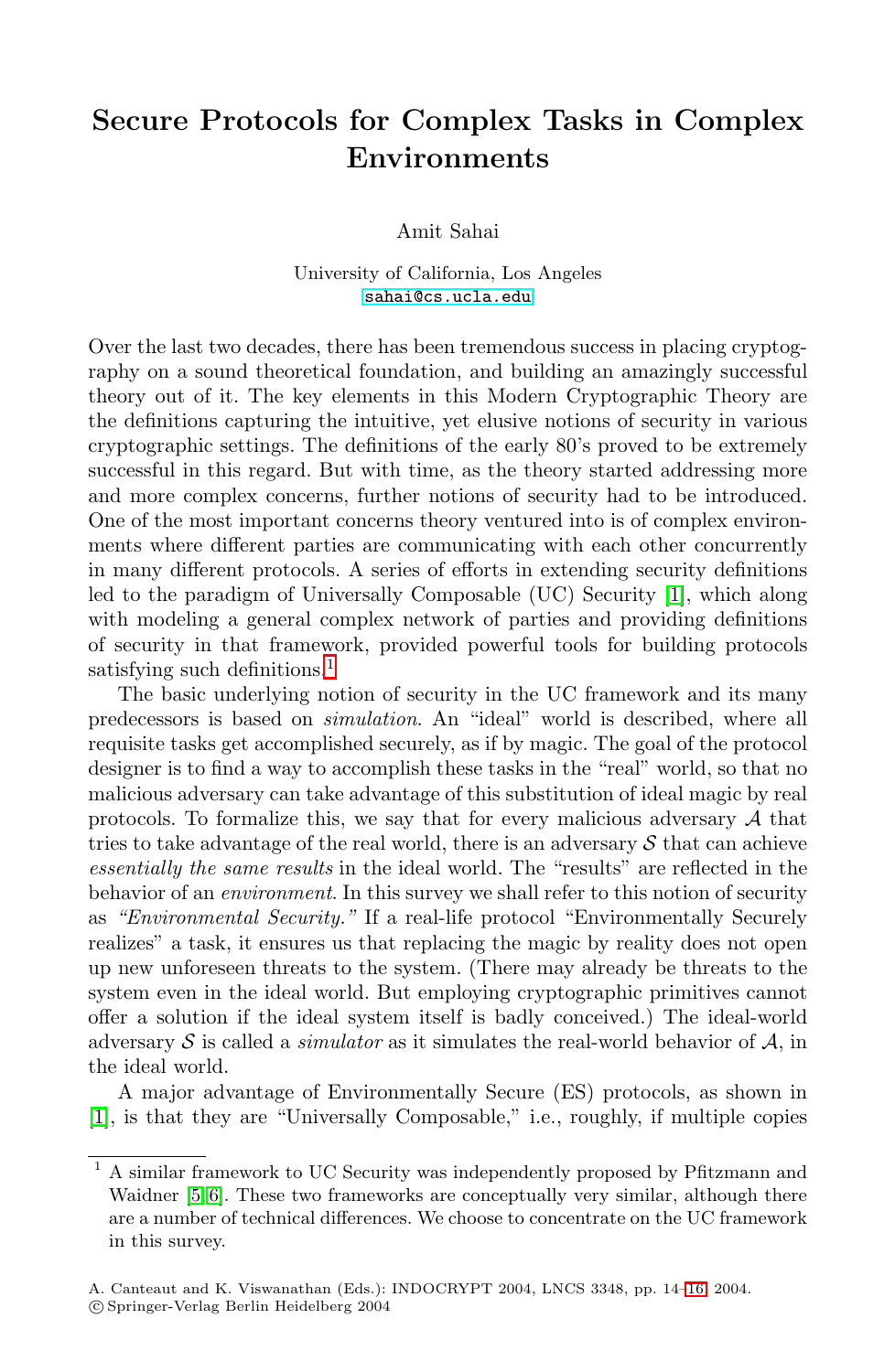<span id="page-1-0"></span>of an ES-protocol are present in the system (in fact they could be copies of different protocols), then they collectively ES-realize the collection of the tasks they individually ES-realize. Hence we shall often refer to the framework in [1] as the ES/UC framework, or simply ES-framework or UC-framework.

Unfortunately, this notion of security turns out to be too strong to be achievable in standard settings. It has been shown that much of the interesting cryptographic tasks (including *e.g.* commitment, zero knowledge and secure multi-party computation) *cannot* be ES-realized when the adversary can control at least half the parties  $[1, 2, 3]$ . On the other hand, under a trusted set-up assumption – that there is a public reference string chosen by a completely trusted party  $-$  it is known how to build protocols for the most ambitious of cryptographic tasks (general secure multiparty computation with dishonest majority) satisfying the Environmental Security definition [4]. However, if no trusted party is assumed, then we are left with the strong impossibility results mentioned above.

We recently overcame these impossibility results in [\[7\]](#page-2-0). In that work, we develop secure protocols in the plain model (without any trusted set-up assumptions), by modifying the notion of security, while still retaining the composability. The new direction taken by this work opens up many interesting new questions and directions for the field of cryptographic protocols.

In this survey talk, we will outline the fundamental ideas and results leading up to the recent work mentioned above, and the many open questions that remain.

*Acknowledgements.* The author's research in this area has been supported by generous grants from the NSF ITR and Cybertrust programs, as well as an Alfred P. Sloan Foundation Research Fellowship.

## **References**

- 1. Ran Canetti. Universally composable security: A new paradigm for cryptographic protocols. Electronic Colloquium on Computational Complexity (ECCC) (016): (2001) (Preliminary version in IEEE Symposium on Foundations of Computer Science, pages 136–145, 2001.)
- 2. Ran Canetti and Marc Fischlin. Universally composable commitments. In CRYPTO, pages 19–40, 2001.
- 3. R. Canetti, E. Kushilevitz, and Y. Lindell. On the limitations of universally composable two-party computation without set-up assumptions. In EUROCRYPT, pages 68–86, 2003.
- 4. R. Canetti, Y. Lindell, R. Ostrovsky, and A. Sahai. Universally composable twoparty and multi-party secure computation. In ACM Symposium on Theory of Computing, pages 494–503, 2002.
- 5. B. Pfitzmann and M. Waidner. Composition and integrity preservation of secure reactive systems. In ACM Conference on Computer and Communications Security (CCS 2000), pp. 245–254, 2000.